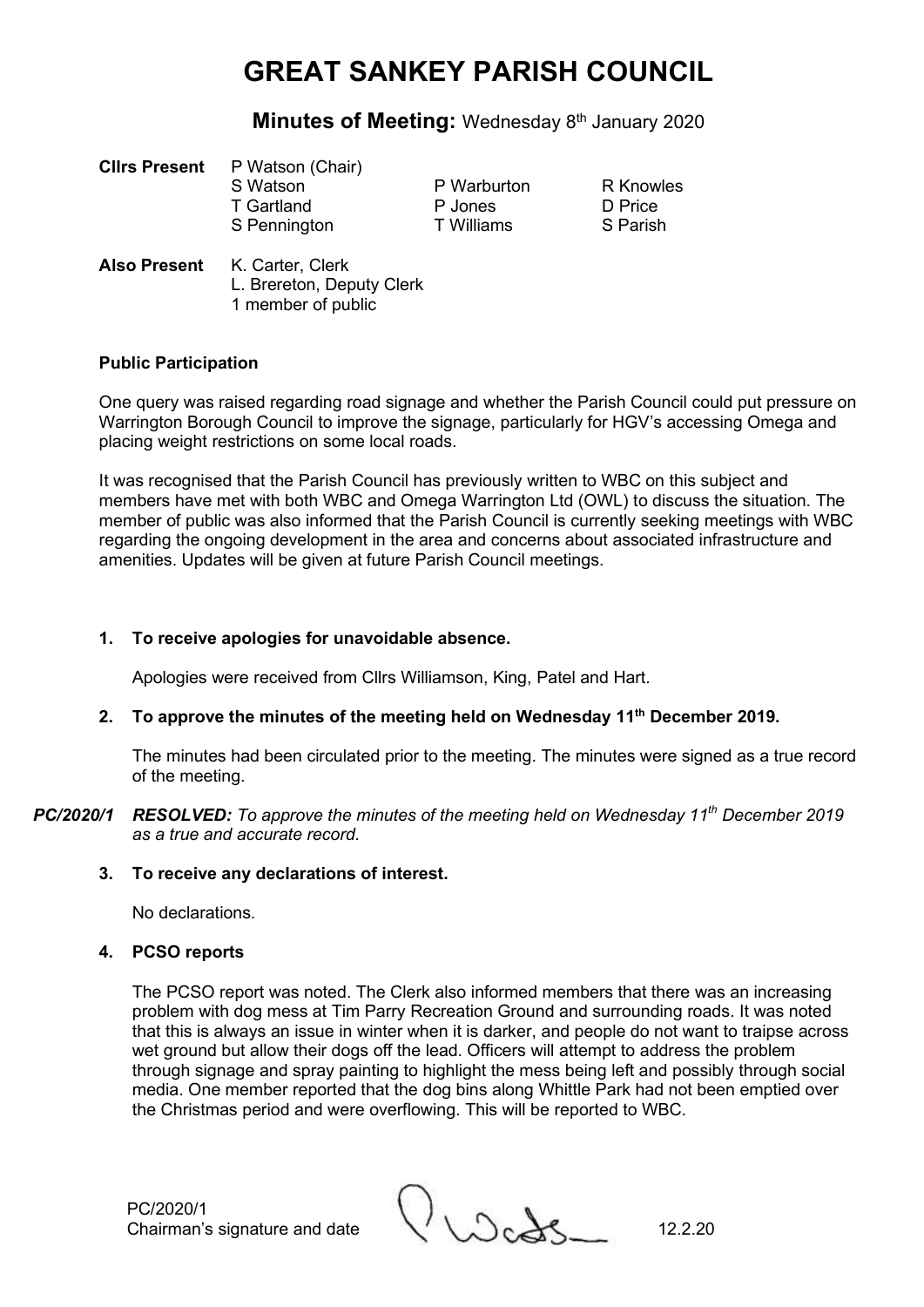**Minutes of Meeting: Wednesday 8th January 2020** 

#### **5. To discuss housing development plans at the site of the old primary school at Sycamore Lane.**

Prior to the Parish Council meeting a presentation had been given regarding the proposed housing development on the old school site on Sycamore Lane and members who were unable to attend were updated on the plans. The development is through Incrementum, which is owned by WBC but is a separate legal entity. The development will be for 90 units with 37 apartments for the rental market aimed at addressing the needs of residents which are not currently met. They will be built to a high standard, be energy efficient and therefore benefit from low energy bills, be affordable 1, 2, and 3-bedroom properties with priority given to key workers and with a range of tenancy terms on offer. The tree belt between the site and Sankey Way will be retained and improved and there will be areas of open green space linked by pathways for access, social engagement and dog walking. It was recognised that discussion on social media has raised the concern that vehicle access will opened onto Sankey Way; this is not in the plans and WBC will try to address this fear at the public consultation and through information on the WBC website.

#### **6. To consider recommendation from the Finance Committee on budget for 2020-21 and decide whether to accept it.**

The Chair of the Finance Committee, Cllr Williams, explained the proposed budget and the proposal for earmarked reserves. The Council can hold earmarked reserves where money is allocated for specific long-term projects where the budget for these may not be spent in that financial year. It was reported that there will an underspend from the current financial year as several large projects have been delayed and there is likely to be additional income from community centres as a result of increased use following the refurbishment of the centres. The delayed projects include the improvements to the field at Parsonage Way, investigations into solar power and drainage of the Parish Playing Fields. The Finance Committee recommended that the funds for these projects are placed into earmarked reserves and a separate bank account opened to manage them. There was discussion on the benefits of considering solar power and renewable energy options for the community centres and it was agreed that this is the right direction for the Parish Council's focus in the future. The recommendations on budget were approved unanimously.

*PC/2020/2 RESOLVED: To approve the budget as recommended by the Finance Committee.*

#### **7. To consider recommendation from the Finance Committee on the level of precept required for 2020-21 and decide whether to accept it.**

It was noted that with the increase in tax base through additional housing in Great Sankey, the increase in income from the community centres following refurbishment and prudent financial management, the requirements from the budget can be met without an increase in the precept level for residents. The Finance Committee therefore recommended that the precept level remain at £45.80 per Band D household, giving a total precept to the Parish Council of £463,771 for 2020-21. This was agreed unanimously.

#### *PC/2020/3 RESOLVED: To retain the level of precept at £45.80 per Band D household for 2020-21 providing an income of £463,771 for the Parish Council (LG Finance Act 1992 s41).*

- **8. Finance Committee: to be informed of the meeting held on 2.1.20**
- **8.1 to receive the draft minutes of the meeting** Noted.
- **8.2 to be informed of, and have the opportunity to question, items approved for payment**

PC/2020/2

PC/2020/2 <br>Chairman's signature and date  $\bigcup_{\lambda} \bigcup_{\lambda} \bigcup_{\lambda} \bigcup_{\lambda}$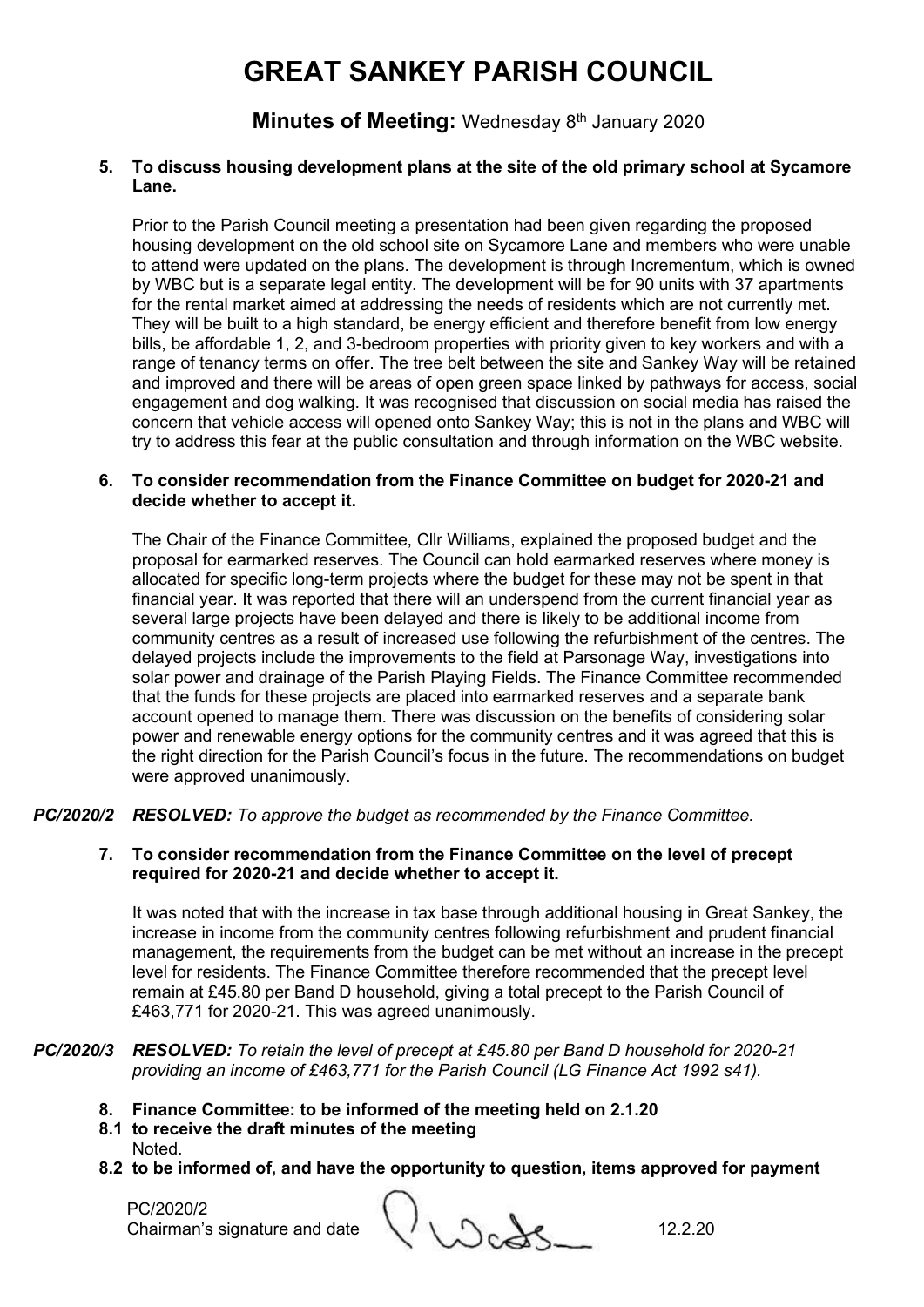**Minutes of Meeting: Wednesday 8th January 2020** 

Noted with no questions.

- **8.3 to consider recommendations made and decide whether to accept them** Recommendations accepted with no queries.
- *PC/2020/4 RESOLVED: Little Superstars engaged to run playschemes at 3 venues in summer 2020, at a cost of £650 per week, 6 weeks in total (Local Government (Miscellaneous Provisions) Act 1976 s19).*
- *PC/2020/5 RESOLVED: Brookmeade Building engaged to refurbish the toilets at Whittle Hall Community Centre subject to quote given earlier in 2019 still being valid (LGA 1072 s133)*
	- **9. To consider planning applications received by the Council and decide if any objections are to be raised.**

Planning application 2019/36226 for a temporary sales area on Omega South was discussed. The number of housing units on the Omega site are of concern, and it was reported that plans for the commercial centre have been reduced, although there has not been official confirmation of this. Items of correspondence also relate to this topic and further discussion was deferred to agenda item 10.

#### **10. To consider correspondence received by the Council and decide if any action is required.**

**Item 1:** invite from Livewire to the official opening of Great Sankey Hub – noted.

**Item 2:** copies of letters from GSPC to WBC & St Helens – letters had been sent raising the Parish Council's concerns about the further development of both Omega South and South West and the impact these will have on the traffic levels and the additional burden on infrastructure and amenities. The issue was discussed in detail; GSPC is hoping to have an urgent meeting with WBC and further updates will be given at the next meeting.

**Item 3:** information on litter picking group 'Plastic Free Warrington' – noted

**Item 4:** meeting invitation to parish councils from Police & Crime Commissioner - noted

#### **11. To receive verbal reports from Councillors and consider if any action is required.**

Cllr Williams reported that following the successful application to replace the railings at the field at Parsonage Way, works on the site are due to start on 3 February. The drainage will be addressed first; letters have been posted to nearby residents to inform them of the works with the information also posted on WBC and GSPC's websites.

Cllr S Watson reported that the Sankey Seniors Christmas party with the 'boy band' was a great success. The group will be back to start the New Year on Friday 10<sup>th</sup> January.

Cllr Parish queried the disparity between the Parish boundaries and Borough Council boundaries in the Old Hall area. There are also boundaries to the south of the parish which do not match, and these can cause confusion for residents, particularly during elections. The boundaries were determined by the Boundary Commission and Warrington Borough Council in 2016; the Parish Council made representations at the time requesting that the boundaries be redrawn to follow major roads rather than cutting estates in half, and that the ward boundaries for both the borough and parish should be the same. The Parish Council was not successful. Cllr Parish stated that he may investigate this further and it may be worth querying it again.

PC/2020/3

Chairman's signature and date 12.2.20